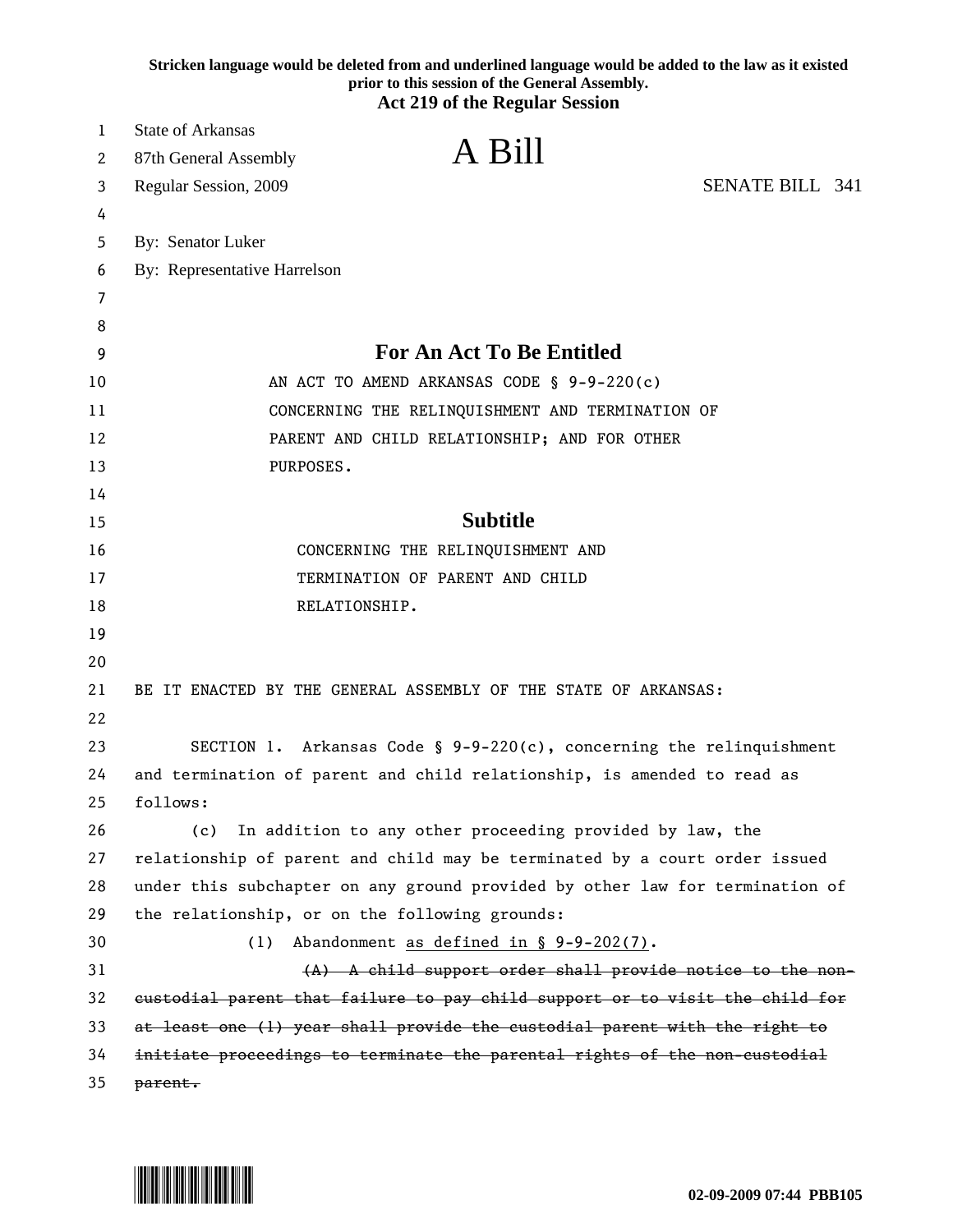**SB341** 

| 1  | (B) If the notification clause required by subdivision                        |
|----|-------------------------------------------------------------------------------|
| 2  | $(e)(1)(A)$ of this section is not in the child support order, the custodial  |
| 3  | parent, prior to termination of parental rights, shall notify the non-        |
| 4  | custodial parent that he or she intends to petition the court to terminate    |
| 5  | parental rights.                                                              |
| 6  | $(G)$ (i) The non-custodial parent shall have three (3)                       |
| 7  | months from the filing of the petition to pay a substantial amount of past    |
| 8  | due payments owed and to establish a relationship with his or her child or    |
| 9  | children.                                                                     |
| 10 | (ii) Once the requirements under subdivision                                  |
| 11 | $(e)$ (1)(C)(i) of this section are met, the custodial parent shall not be    |
| 12 | permitted to proceed with the adoption nor the termination of parental rights |
| 13 | of the non-custodial parent.                                                  |
| 14 | (iii) The court may terminate parental rights of the                          |
| 15 | non-custodial parent upon a showing that:                                     |
| 16 | (a) Child support payments have not been made                                 |
| 17 | for one (1) year or the non-custodial parent has not visited the child in the |
| 18 | preceding year and the non-custodial parent has not fulfilled the             |
| 19 | requirements of subdivision $(c)$ (1) $(G)$ (i) of this section; and          |
| 20 | (b) It would be in the best interest of the                                   |
| 21 | child to terminate the parental relationship.                                 |
| 22 | (D) The provisions of subdivisions (c)(1)(A) - (C) of this                    |
| 23 | section apply only to child support orders entered after August 13, 2001.     |
| 24 | Neglect or abuse, when the court finds the causes are<br>(2)                  |
| 25 | irremediable or will not be remedied by the parent.                           |
| 26 | If the parents have failed to make reasonable efforts<br>(A)                  |
| 27 | to remedy the causes and such failure has occurred for twelve (12) months,    |
| 28 | such failure shall raise the rebuttable presumption that the causes will not  |
| 29 | be remedied.                                                                  |
| 30 | If the parents have attempted to remedy the causes but<br>(B)                 |
| 31 | have failed to do so within twelve (12) months, and the court finds there is  |
| 32 | no reasonable likelihood the causes will be remedied by the eighteenth month, |
| 33 | the failures shall raise the rebuttable presumption that the causes will not  |
| 34 | be remedied.                                                                  |
| 35 | That in the case of a parent<br>(3)                                           |
| 36 | not having custody of a child, his or her consent is being unreasonably       |